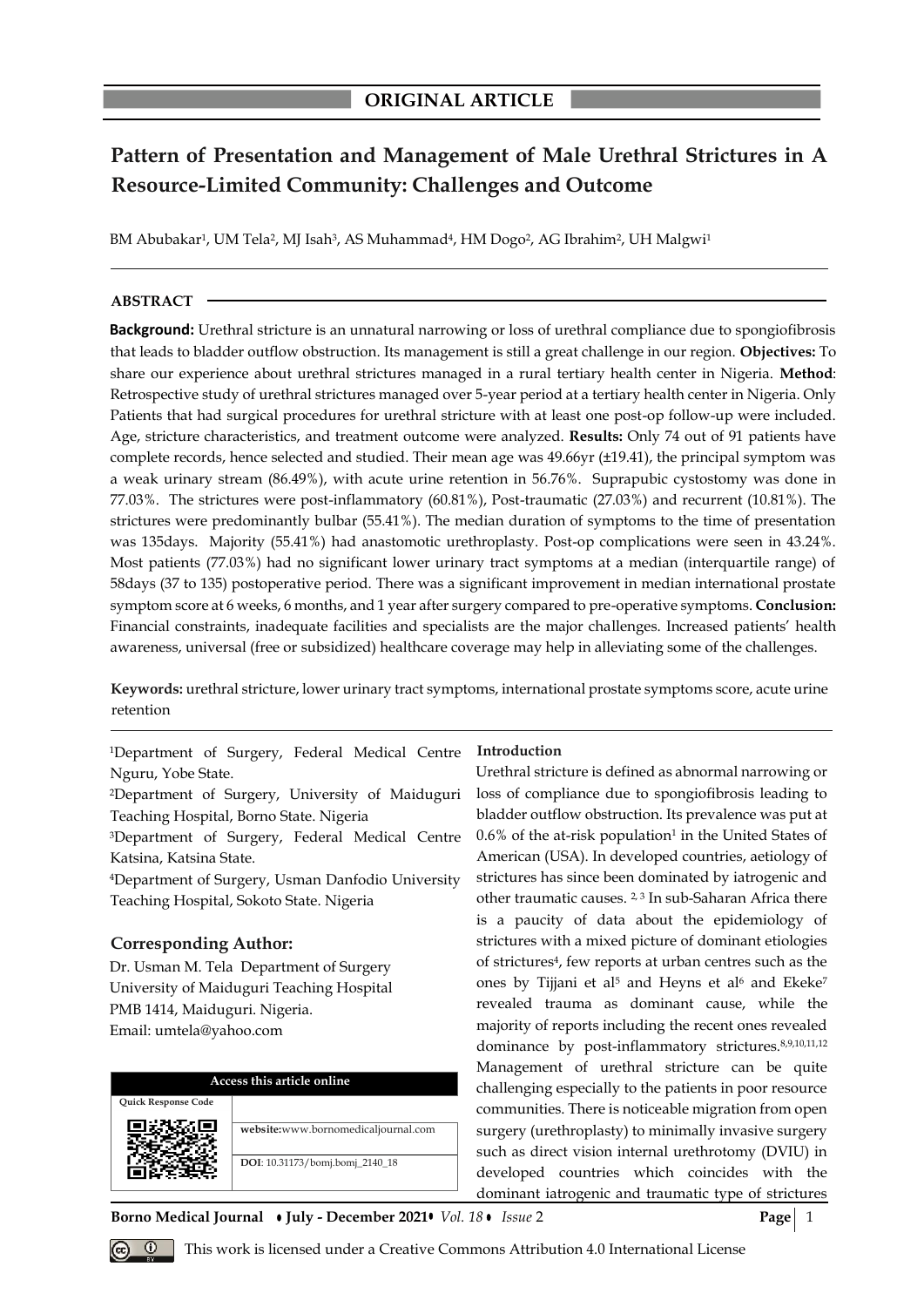managed in the region<sup>6</sup>, but the trend remains open surgeries in most poor resource regions.<sup>13</sup> In Nigeria, in 2016, the cost of treating urethral stricture ranges from N100,000 (\$6,000) to N200,000 (\$12,000) depending on the type of hospital, this cost is more than 5 times the minimum wage in the country. Moreover, due to inadequate health insurance cover in most developing countries including Nigeria, patients have to pay out of pocket to get treated. Even though the prevalence of this disease may be reported as high in poor resource communities, there is still paucity of data on the epidemiology of urethral strictures in these regions.<sup>4</sup> This study aims to share the experience of our patients' presentation and management of urethral strictures in a rural tertiary health center in Nigeria.

## **Method**

It was a 5 years retrospective study of patients managed for urethral stricture between January 2015 and December 2019. Ethical clearance was obtained from the research and ethics committee of the hospital. Data were retrieved from case notes, registers in accident and emergency, theater, outpatient unit, and wards. Information retrieved included socio-demography variable, clinical presentation, radiological features of the stricture, duration of symptom before presentation, duration between presentation and confirmation of diagnosis, and treatment. The type of treatment offered, and the postoperative outcomes were retrieved. Only patients who had any form of urethral stricture treatment and had at least one follow-up visit after treatment were included. The outcome was measured based on the international prostate symptom score (IPSS) before and after surgery. Success is defined as normal voiding with IPSS score < 8 after removal of the catheter while failure is when there is need of intervention after a single attempt at DVIU or urethral calibration, or IPSS >10. Complication was weighted based on modified Clavien-Dindo classification system.<sup>14</sup>

Data were collected and analyzed using Stata® (Stata Statistical Software: StataCorp LLC, 2019. Version 16. Lakeway Drive College Station, TX: 77845 USA.). Descriptive statistics were presented in the form of frequencies, percentages, and proportions for categorical variables. While means and standard

deviations for normally distributed continuous variables, and medians and interquartile range (IQR) for non-parametric continuous variables were used. Statistical significance was defined as a p value<0.05.

## **Results**

In Total, 91 patients had the diagnosis of urethral stricture, out of which, records of 12 patients were missing and 5 patients had incomplete records. Seventy-four patients were finally analyzed. All patients were males with a mean age (±SD) of 49.66yr (±19.41) and an age range of 4yrs to 85yrs. There were 6 Children ≤ 15yr (8.11%) seen in this study. The predominant presenting symptom was a weak urinary stream which was seen in 64 (86.49%) patients, while 42 (56.76%) patients had acute urinary retention (AUR) at presentation. Suprapubic cystostomy was done on 57 patients (77.03%) for varying indications. Most of the stricture, 45 cases (60.81%) were post-inflammatory, while 8 patients (10.81%) came with recurrence stricture mainly after anastomotic urethroplasty. Half of the patients (37 patients) came with various forms of complications at presentation as shown in Table 1. The strictures were predominantly bulbar, 41 cases (55.41%), with median length (IQR) on retrograde urethrogram of 3 (2 to 5) cm as shown in Table 2. The median (IQR) duration of symptoms before presentation, presentation to retrograde urethrogram (RUG), and RUG to surgery was 135 (15 to 720), 52 (22 to 118), and 48 (27.75 to 95.25) days respectively, as shown in Table 3. Most of the patients, 41 cases (55.41%) had anastomotic urethroplasty, while the rest had Buccal Mucosal Graft (BMG) and Quartey urethroplasties as shown in Figure 1. Postoperative complications were seen in 32 patients (43.24%) most falls into modified Clavien-Dindo grade II as depicted in Table 4. Most of the patients, 57 (77.03%) had Lower Urinary Tract Symptoms (LUTS) at a median (IQR) follow-up of 58days (37 to 135) postoperative period. There was a significant improvement in median IPSS before surgery when compared at 6 weeks, 6 months, and 1 year after surgery. However no improvement in median IPSS was observed in the patients at 3yrs follow-up as shown in Table 5, this means that the IPSS of the 4 patients remained almost the same before surgery and after 3 years of urethroplasty ( that is, no improvement).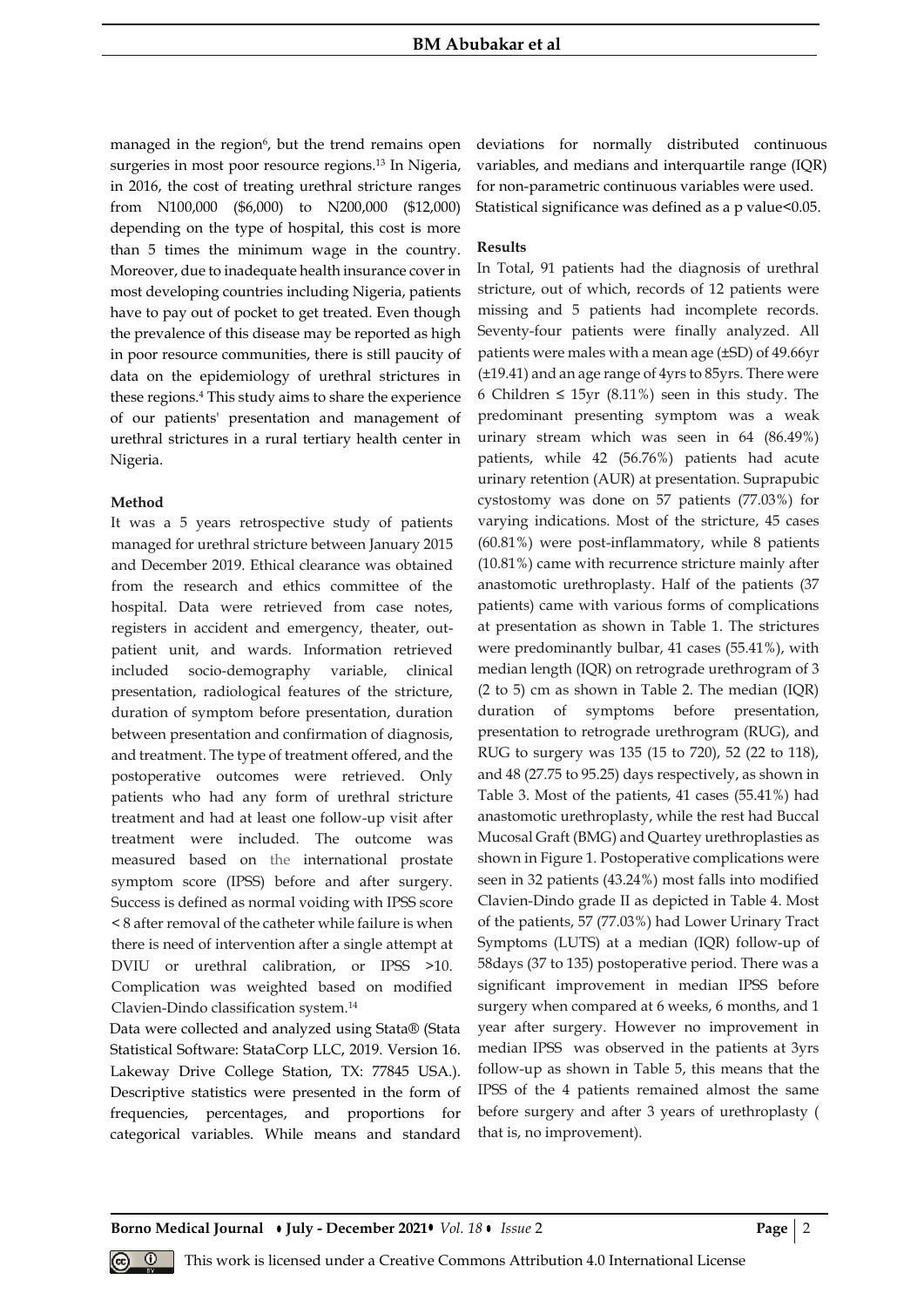# **Pattern of Presentation and Management of Male Urethral Strictures**

| re et anones admographics and pre-operative enanaeteristics<br><b>Total Number of patients</b> | $n=74$        |
|------------------------------------------------------------------------------------------------|---------------|
| Biodata                                                                                        |               |
| Age                                                                                            |               |
| Mean (±SD) years                                                                               | 49.66(±19.41) |
| Range (years)                                                                                  | $4 - 85$      |
|                                                                                                |               |
| Age group                                                                                      |               |
| Children                                                                                       | $6(8.11\%)$   |
| Adult                                                                                          | 68(91.89%)    |
|                                                                                                |               |
| Presentation                                                                                   |               |
| Weak urinary stream                                                                            | 64 (86.49%)   |
| AUR at presentation                                                                            | 42(56.76%)    |
| Urethrocutaneous fistula                                                                       | $10(13.51\%)$ |
|                                                                                                |               |
| Aetiology of stricture                                                                         |               |
| Post-inflammatory                                                                              | 45 (60.81%)   |
| Post-traumatic                                                                                 | 20(27.03%)    |
| Recurrent                                                                                      | 8(10.81%)     |
| Catheter induced                                                                               | $1(1.35\%)$   |
| Total                                                                                          | 74            |
| Complications at presentation before urethroplasty.                                            |               |
| Urosepsis                                                                                      | 16(21.62%)    |
| Urethrocutaneous fistula                                                                       | 10(13.51%)    |
| Hernia                                                                                         | $6(8.11\%)$   |
| Uremia                                                                                         | 5(6.76%)      |
| Total                                                                                          | 37(50%)       |
|                                                                                                |               |

**Table 1:** Patients' demographics and pre-operative characteristics

AUR: Acute Urine Retention, SD: Standard Deviation

**Borno Medical Journal • July - December 2021•** *Vol. 18* • *Issue* 2 **Page** | 3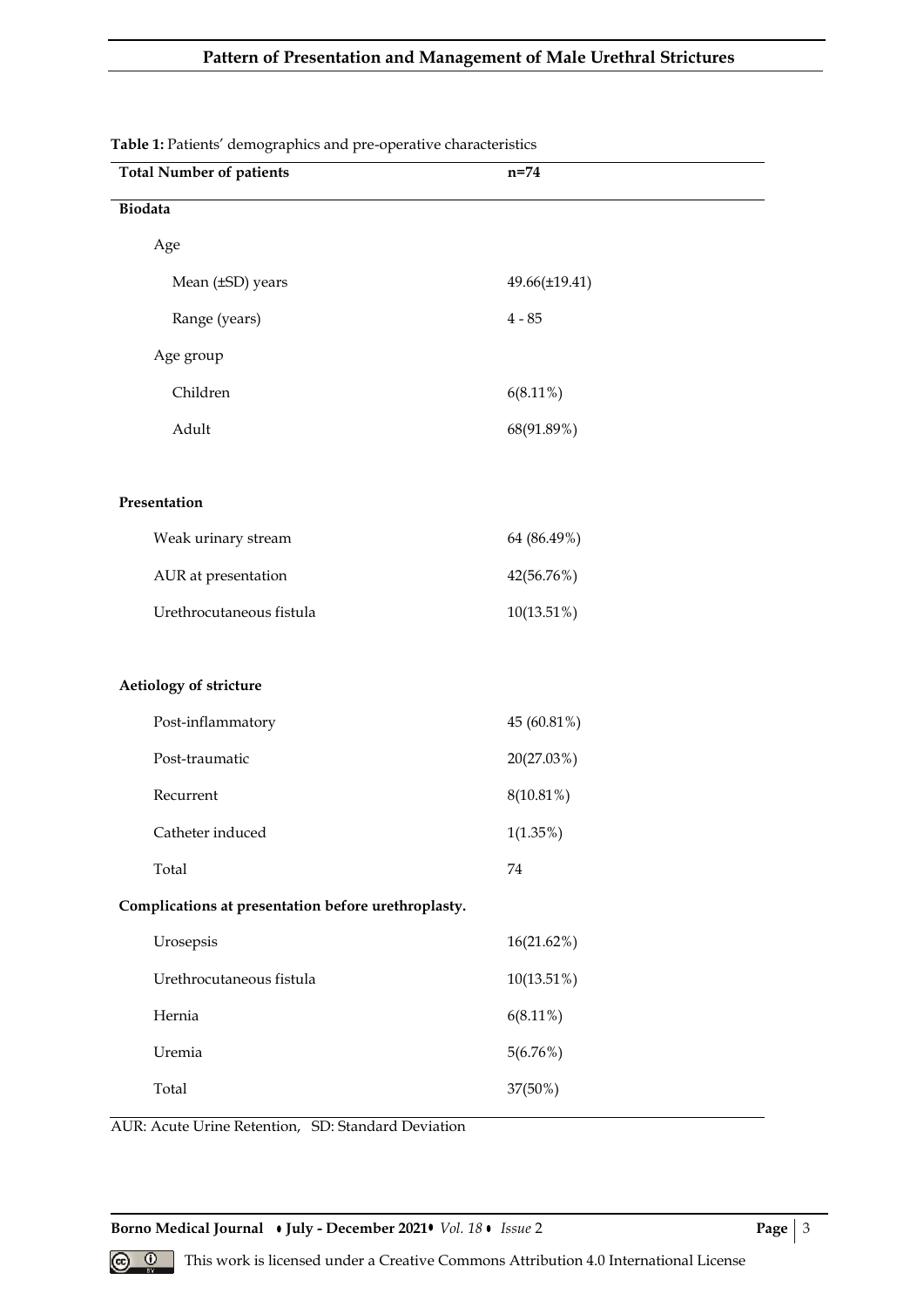| Location                 | $N($ %)      |
|--------------------------|--------------|
| Posterior                | 2(2.70%)     |
| Bulbomembranous          | 8(10.81%)    |
| Bu;bar                   | 41(55.41%)   |
| Bulbopenile              | 13(17.57%)   |
| Penile                   | $7(9.46\%)$  |
| Pan-anterior             | $3(4.05\%)$  |
| Length                   |              |
| $2cm$                    | 23(31.08%)   |
| $\geq$ 2cm               | 51(68.92%)   |
| Median (IQR) length (cm) | $3(2 - 5)$   |
| Minimum length (cm)      | $\mathbf{1}$ |
| Maximum length (cm)      | 15           |
| Number of strictures     |              |
| Single                   | 71(95.95%)   |
| Multiple                 | $3(4.05\%)$  |
| Degree of stricture      |              |
| Complete                 | 10(13.51%)   |
| Incomplete               | 64(86.49%)   |

**Table 2:** Characteristics of stricture on retrograde urethrogram

IQR: Inter-Quartile Range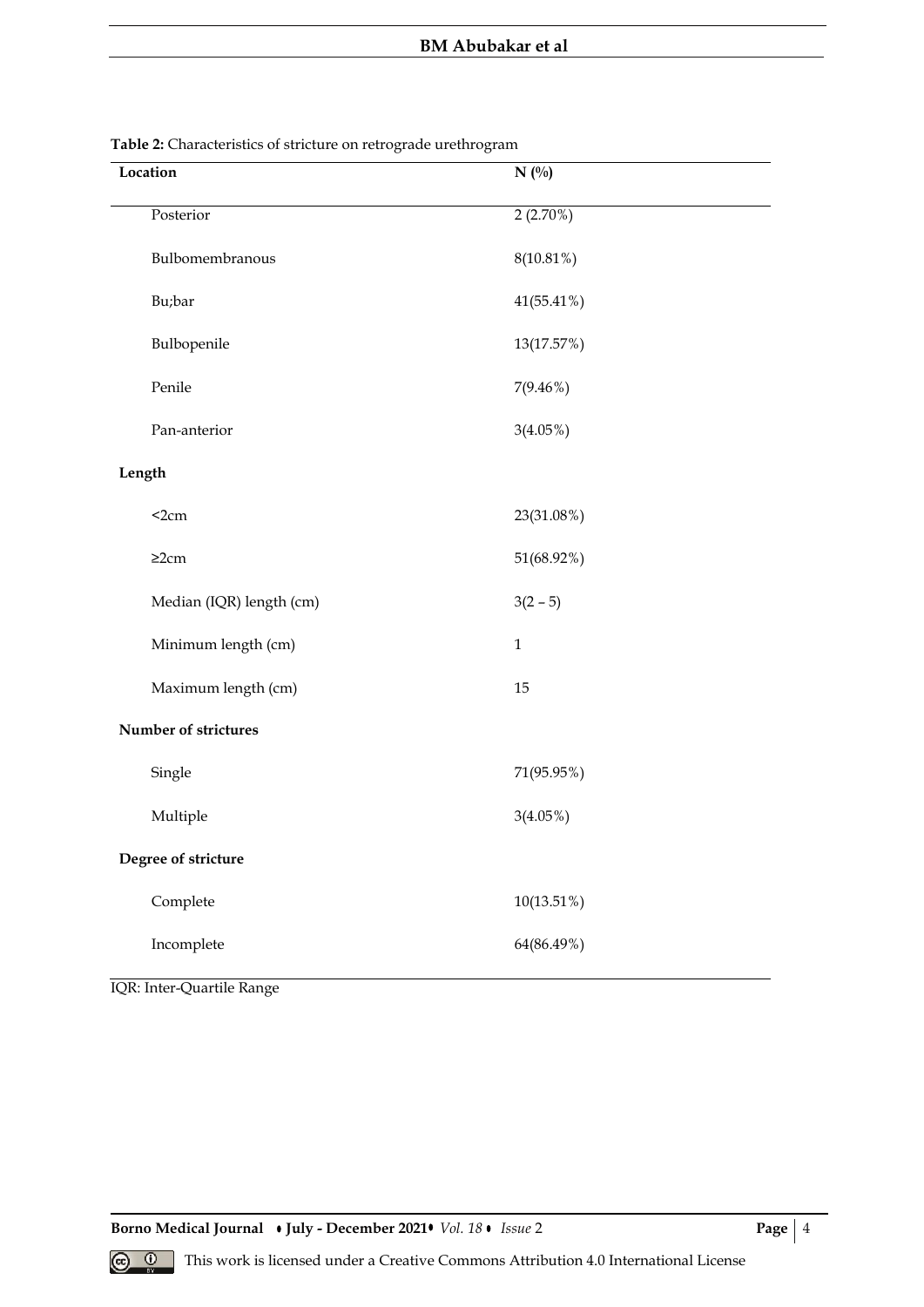# **Pattern of Presentation and Management of Male Urethral Strictures**

## **Table 3:** Duration of the various stages in the management

| Event                                    | Median (IQR) days   |
|------------------------------------------|---------------------|
| Duration of symptoms before presentation | $135(15 - 720)$     |
| From Presentation to RUG                 | $52(22 - 118)$      |
| RUG to definitive treatment              | $48(27.75 - 95.25)$ |

RUG: Retrograde Urethrogram

| Postoperative complications        | $N($ %)     | Clavien-Dindo grade |
|------------------------------------|-------------|---------------------|
| Early $( \leq 1$ week)             |             |                     |
| Surgical site infection            | 9(12.15%)   | $\rm II$            |
| Post-operative pyrexia             | $2(2.70\%)$ | I                   |
| Intermediate (1 to $\leq 4$ weeks) |             |                     |
| Urinary tract infection            | 8(10.80%)   | $_{\rm II}$         |
| Sepsis                             | $1(1.35\%)$ | <b>IIIA</b>         |
| Late $($ > 4 weeks $)$             |             |                     |
| Recurrence                         | 9(12.15%)   | <b>IIIB</b>         |
| Urethrocutaneous fistula           | $3(4.05\%)$ | <b>IIIB</b>         |
| Total                              | 32(43.24%)  |                     |

**Table 4:** Postoperative complications with corresponding Clavien-Dindo grading**<sup>14</sup>**

N: Number

**Borno Medical Journal • July - December 2021 • Vol. 18 • Issue 2 <b>Page | 5** Page | 5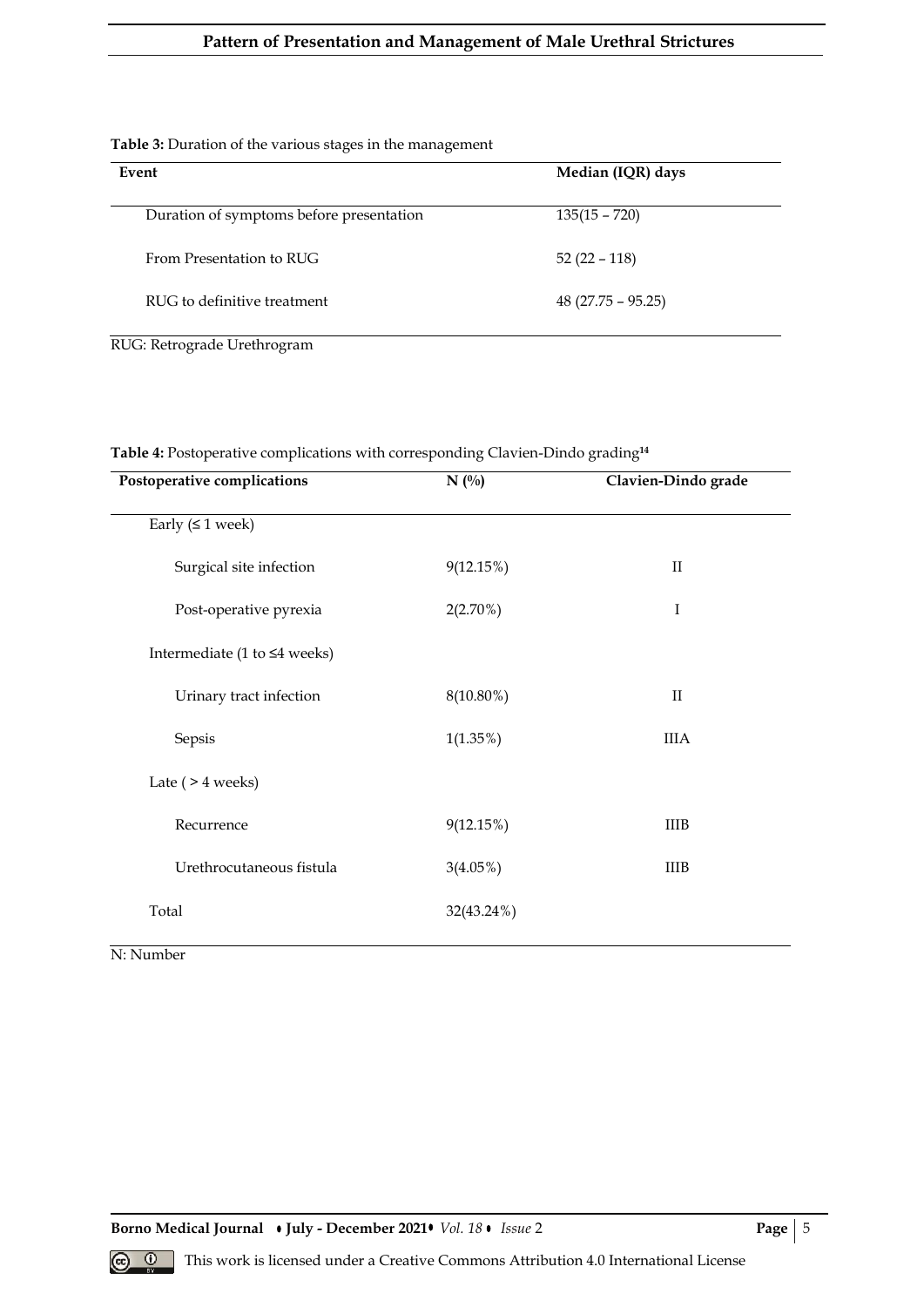| Time of follow-up | Number         | <b>Median IPSS</b> | IQR of      | P-value. |
|-------------------|----------------|--------------------|-------------|----------|
|                   | of patients    |                    | <b>IPSS</b> |          |
|                   | available for  |                    |             |          |
|                   | assessment     |                    |             |          |
|                   |                |                    |             |          |
| At 6 weeks        | 46             | $\overline{4}$     | $3 - 8$     | 0.0000   |
| At 6 months       | 22             | 6                  | $5 - 28$    | 0.0003   |
| At 1 year         | $\,8\,$        | $11\,$             | $4 - 33.5$  | 0.0193   |
| At 3 years        | $\overline{4}$ | 26.5               | $11 - 35$   | 0.3532   |
|                   |                |                    |             |          |

**Table 5:** Pre and post-urethroplasty IPSS comparison during each follow-up

IPSS: International Prostate Symptoms Score





## **BMG:** Buccal Mucosal Graft

#### **Discussion**

Urethral stricture is an abnormal narrowing of the urethra due to spongiofibrosis, which leads to obstructive voiding dysfunction, and sometimes associated complications at first presentation. Complications may also occur after treatment which can be classified and managed accordingly using the Modified Clavien-Dindo Classification.<sup>14</sup> Urethral stricture is a common lower urinary tract problem

afflicting mainly males as found in this study. Female urethral stricture is uncommon in our region, usually constituting less than 3% as found in previous reports.7, 15 The male urethra is longer and has a pendulous part, hence more predisposed to trauma and infections as compared to females.

The average age of the patients in this study was 49.66yrs, this is closely related to previous findings

**Borno Medical Journal • July - December 2021 •** *Vol.* 18 • *Issue* 2 **Page** | 6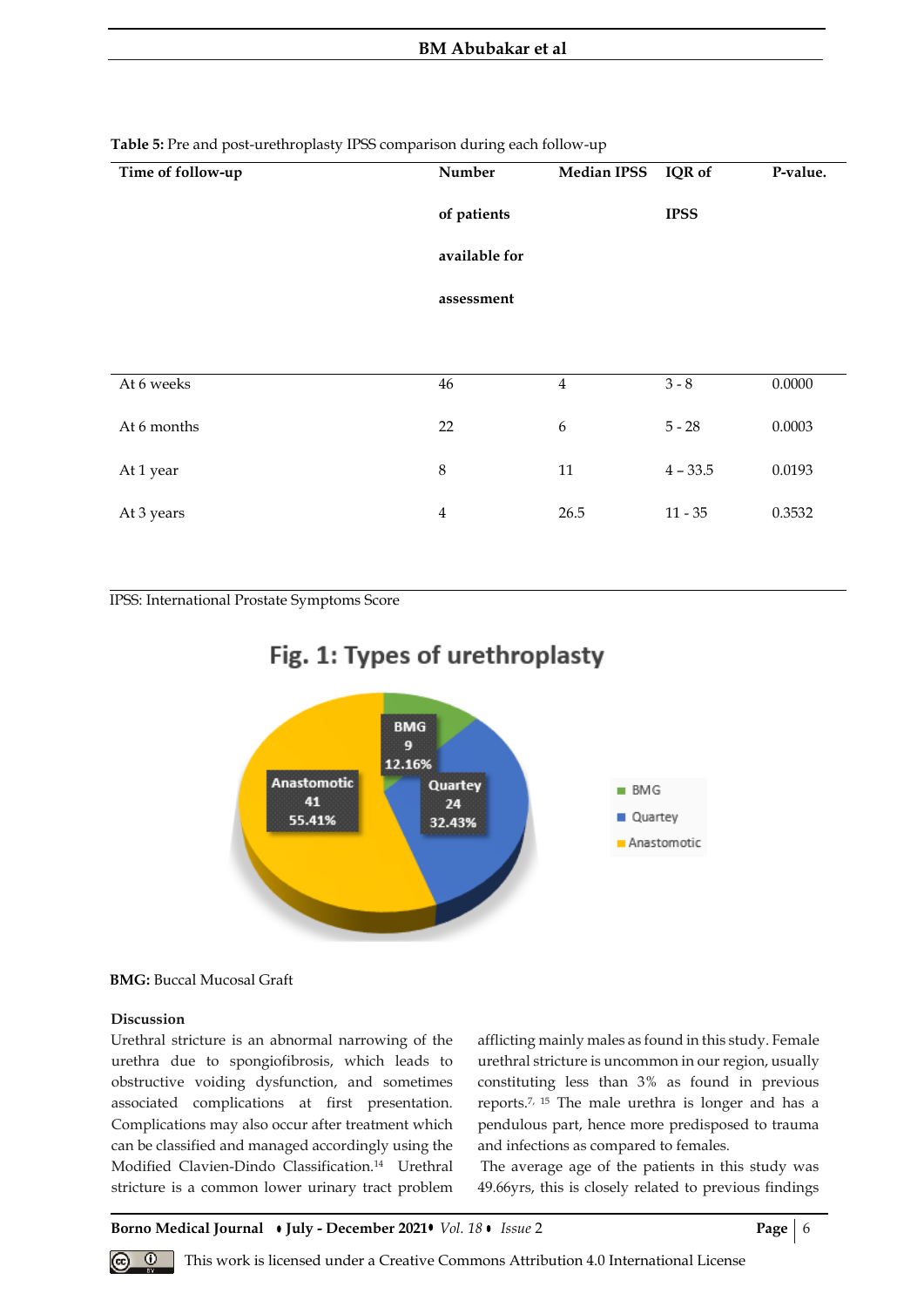## **Pattern of Presentation and Management of Male Urethral Strictures**

by Olajide et al<sup>8</sup> and Yaméogo et al<sup>10</sup> as 52.3 and 50.5yrs respectively. In this study, only 6 children (8.11%) were reported to have strictures, this further reaffirm the rarity of this condition, as reported previously.<sup>16</sup>

Sixty four patients (86.49%) complain of a weak urinary stream, as was expected in most bladder outlet pathology. In urethral stricture, the symptoms were usually progressive and may lead to acute urine retention as seen in our 42 patients (56.76%) similar to findings by Nuss et al. <sup>17</sup> But, a study by Rourke et al<sup>18</sup> which was also commented by Goel et al on the same issue, found that 22.3% of their patients did not present with either LUTS or urine retention as their presenting complaint. Goel et al<sup>19</sup> commented that patients in low economy countries could present with recurrent epidydimo-orchitis, scrotal sinus (due to rupture of the abscess in the epididymis), infertility (due to recurrent epidydimoorchitis) or recurrent pyelonephritis (due to development of secondary vesicoureteral reflux) as their primary presenting complains in urethral strictures.

Although IPSS has been used widely to assess the severity of symptoms in a patient with LUTS, its application in poor resource settings like ours is highly difficult. Most patients were illiterate making it difficult for the self-administration of the questionnaire, as such most of the assessments were done by the physician and this may lead to some level of bias. In this study, the preoperative median (IQR) IPSS was found to be 32 (26 – 35) which showed that most of our patients have severe LUTS at the time of presentation. This could be as a result of late presentation until the symptoms get severe or the patients go into AUR as noted in a review by Eshiobo et al.<sup>4</sup> Due to the poor availability of resources, a more objective assessment tool such as urine flow rate could not be done. This requires a uroflowmeter which was not available in the hospital at the time of this study.

Most of the strictures, 45 (60.81%) were postinflammatory in this study. This is similar to findings typically seen in poor resource communities.<sup>8-12</sup> A paradigm shift from post-inflammatory to posttraumatic strictures reported in few African urban Tertiary centres 5-7 , which could be as a result of improved access to healthcare service with prompt diagnosis and adequate treatment of urethritis, which might have reduced the frequency of resultant

urethral strictures. The other possible reason may be due to a high level of urbanization with a potential high of rate road traffic accidents and concomitant urethral injuries.

About half of our patients, 37(50%) have varying forms of urethral stricture complication at the time of presentation. The commonest was urosepsis seen in 16 (21.62%), followed by urethrocutaneous fistula seen in 10 cases (13.51%), these complications were usually seen in the resource-scarce communities due to delay in presentation and poor health-seeking behavior.<sup>20</sup> Treatment for these types of complicated strictures will usually demand a longer period and has financial challenges, to await for the complications to resolve before the definitive treatment as noted by Olajide et al.<sup>8</sup> The pathogenesis of Some of the complications such as urethrocutaneous fistula may lead to severe spongiofibrosis, longer stricture lengths resulting in difficult surgery with its attendant high risk for recurrence.<sup>21</sup>

In our study, long segments strictures (≥2cm) were seen in 51(68.92%) patients and were mainly located in the bulbar region. The median (IQR) length of the stricture on RUG was 3cm (2 – 5). This is similar to the findings in other studies.<sup>22, 23</sup> Most patients present late, with a median length (IQR) between the onset of symptoms and presentation of 135 (15 – 720) days. This is relatively shorter compared with the findings by Olajide et al who found the mean duration of symptoms before the presentation of 3 years and 1 month (2 months to 8 years).<sup>8</sup> The reason for the delay was mainly ignorance and poverty.<sup>24</sup> Furthermore, it took a median (IQR) of 52 (22 – 118) days, before the patients got a confirmatory investigation in the form of RUG. This may be due to lack of money to do the RUG, complications at the time of presentation that may need to be treated before the RUG, large patients' load, limited facilities for RUG; or industrial actions by health workers.<sup>8</sup> It also took a median (IQR) of 48 (27.75 – 95.25) days for the patients to have definitive surgery after confirmation of the diagnosis. This used to be the case in most poor resource communities. The cost of surgery which can be more than 5 to 10 times the minimum wage in these countries has been a major hindrance to getting definitive treatment. Moreover, due to poor coverage of the health insurance schemes, patients have to pay out of pocket to get treated. As such, most of the patients can afford only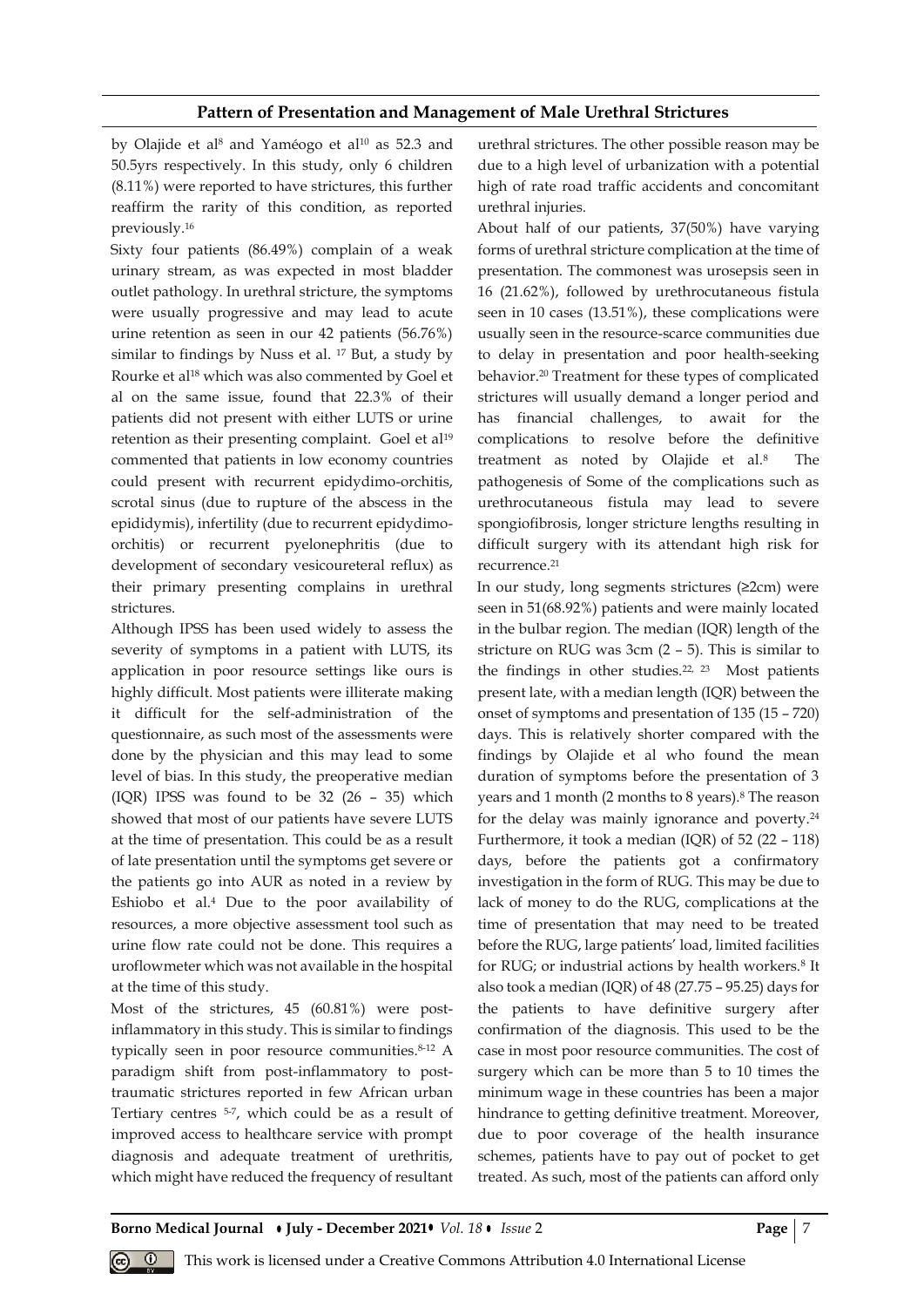#### **BM Abubakar et al**

one surgery in their lifetime and this has a detrimental impact on the outcomes of treatment of this disease. Furthermore, the high load of patients awaiting various urological surgeries not only urethroplasty by the same surgeons, coupled with limited operating rooms may contribute to this delay. This makes management of urethral stricture to be quite challenging not only to the patients but to the surgeon as well.

More than half of the patients had anastomotic urethroplasty, this could be explained by the median length of the stricture (3cm) and the predominant location of the stricture (bulbar). There is controversy on the best treatment option for bulbar urethral stricture.25, 26 Generally, most urologists do anastomotic urethroplasty for posterior urethral distraction defects and short segment bulbar strictures<sup>17</sup>; and substitutions in the form of buccal mucosa graft for long segment bulbar strictures<sup>18</sup>, and penile flap for long segment penile strictures<sup>4</sup>. Of importance, is the surgeons' preference of the surgical technique and experience as highlighted by many reports.<sup>4, 27</sup> Even though varying success, failure and recurrence rates were reported in the literature, it seems that there was a high recurrence of the stricture following anastomotic urethroplasty for most post-inflammatory stricture because the adjoining urethra is diseased.<sup>18</sup>

Post-operative complications were noticed in less than half of the patients. They were mainly in the first-week post-operative period and surgical site infection seems to be the commonest in this period. This is similar to findings in many reports from poor resource communities.4, 8, 28

Recurrence was the most dreaded complication of this condition, especially in poor resource settings. It can be a nightmare not only to the patient but to the relatives and even to the surgeons. It was noticed in 11 (14.86%) of our patients. This is slightly lower when compared with some studies that found a recurrence rate of  $25 - 26\%$  <sup>27, 29</sup>, but similar to findings by Shalkamy et al.<sup>30</sup> The average time taken before a recurrence in our study was 569 days (18.97 months) with a range of 35 to 1588 days (1.17 to 52.93 months), this was similar to findings by Zaid et al.<sup>20</sup> However, some studies recorded a shorter duration of  $8.0$   $(0.5 - 88.0)$  months before recurrence<sup>5</sup>, while Han et al also reported an average of 34 months (range 5-87) as the time it takes before recurrence.<sup>29</sup> The fact is that most patients that were successful

never come back, as such they are lost to follow up as can be seen in this study, at one year only 8 patients were available for follow-up.

It was also observed that at a median (IQR) followup of 58(37 to 135) days postoperative period, the majority of the patients 57 (77.03%) had no LUTS. There was also a significant improvement in IPSS in the first two years of surgery when compared with the pre-operative IPSS. However, after three years, this was not significant. There is growing concern about the use of IPSS alone as a measure of success or diagnosis of recurrence in the management of urethral stricture.31,32 Uroflowmetry, Retrograde urethrography, and Cystourethroscopy are more objective ways of assessing success.33,34

There were many limitations of this study, especially the retrospective nature of the study makes it difficult to standardize some of the information obtained. There was no uroflowmeter to assess more objectively the urine flow rate before and after surgery. Some relevant complications such as erectile dysfunction were not assessed before and after surgery.

#### **Conclusion**

Management of urethral stricture poses a significant urological challenge in resource-limited settings. Financial constraints, inadequate facilities and specialists are the major challenges. Increased health awareness, universal (free or subsidized) healthcare coverage may help in alleviating some of the challenges these patients were undergoing.

#### **Acknowledgement:**

We thank the management of Federal Medical Centre Nguru, for the permission and provision of enabling environment to conduct this research.

#### **Conflict of Interest:**

None declared.

#### **Funding:**

This study was sponsored by the authors.

## **References**

- **1.** Santucci RA, Joyce GF, Wise M. Male urethral stricture disease. J Urol 2007 May;177(5):166774.
- **2.** Palminteri E, Berdondini E, Verze P, et al. Contemporary urethral stricture characteristics in the developed world. Urology 2013;81:191-6.

**Borno Medical Journal • July - December 2021 •** *Vol.* 18 • *Issue* 2 **Page | 8 Page | 8**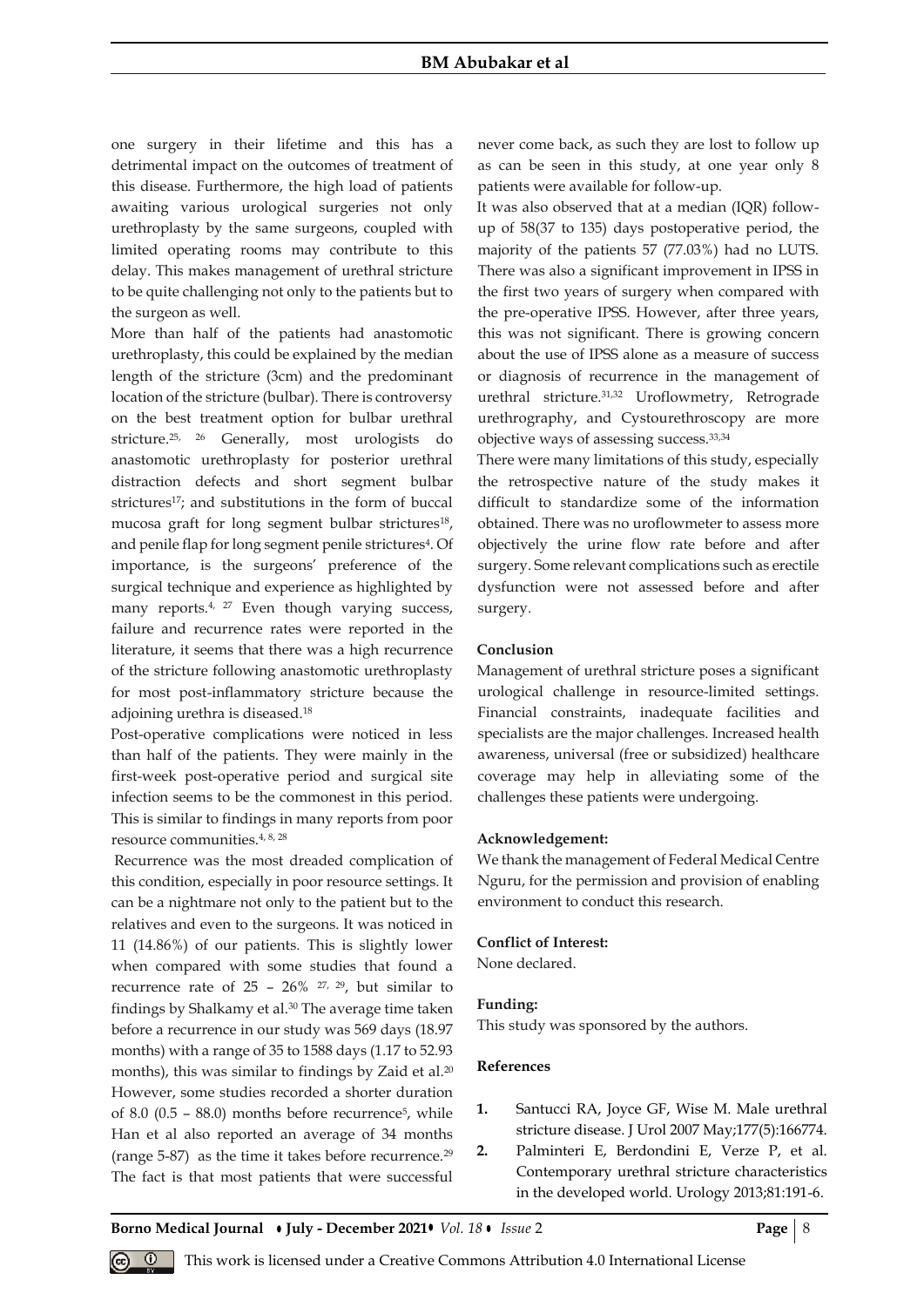- **3.** Alwaal A, Blaschko SD, McAninch JW, Breyer BN. Epidemiology of urethral strictures. Transl Androl Urol 2014 Jun;3(2):209-13.
- **4.** Eshiobo I, Ernest U. A Review of the epidemiology and management of urethral stricture disease in Sub-Saharan Africa. Curr Med Issues 2019;17:118-24.
- **5.** Tijani KH, Adesanya AA, Ogo CN. The new pattern of urethral stricture disease in Lagos, Nigeria. Niger Postgrad Med J 2009 Jun;16(2):162-5.
- **6.** Heyns CF, van der Merwe J, Basson J, van der Merwe A. Etiology of male urethral strictures Evaluation of temporal changes at a single center, and review of the literature. African Journal of Urology 2012;18(1):4-9.
- **7.** Ekeke ON, Amusan OE. Clinical presentation and treatment of urethral stricture: Experience from a tertiary hospital in Port Harcourt, Nigeria. Afr J Urol. 2017; 23 (1): 72-77
- **8.** Olajide AO, Olajide FO, Kolawole OA, Oseni I, Ajayi AI. A retrospective evaluation of challenges in urethral stricture management in a tertiary care centre of a poor resource community. Nephrourol Mon 2013 Nov;2013/11/13(5):974-7
- **9.** Ngaroua, Eloundou NJ, Djibrilla Y, Asmaou O, Mbo AJ. Epidemiological, clinical aspects and management of urethral stenosis in adult patients in a district hospital in Ngaoundéré, Cameroon. *Pan Afr Med J* 2017; 26:193. doi:10.11604/pamj.2017.26.193.9669
- **10.** Yaméogo CAMKD, Mahamat MA, Kirakoya B, Ouattara A, Traoré TM, Ky B, Kaboré FA. (**2020**) Male Urethral Strictures in Ouagadougou (Burkina Faso): Epidemiological Diagnostic and Therapeutic Aspects. Open Journal of Urology, 10, 101-110. https://doi.org/10.4236/oju.2020.104012
- **11.** Mungadi IA, Khalid A. Spectrum of urological cases in a West African Tertiary Hospital. Ann Afr Med. **2021**;20(1):14-18. doi:10.4103/aam.aam\_7\_20
- **12.** Abdulsalam KI, Ahmed M, Lawal TA, Bello A, Oyelowo N, Musliu T, Kolapo HB, Salihu M, Lovely F, Sudi A, Mudi A, Maitama HY. Current 22. Management of Urethral Stricture Disease in Zaria. Journal of Medical and Basic Scientific Research. **2021** Jan 17;1(1):21-5.
- **13.** Oranusi CK, Nwofor A, Orakwe JC. Urethroplasty Practices among Reconstructive Urologists in Nigeria. Niger J Surg 2015 Jul;21(2):146-50.
- **14.** Dindo D, Demartines N, Clavien PA. Classification of surgical complications: a new proposal with evaluation in a cohort of 6336 patients and results of a survey. Ann Surg. 2004;240(2):205-213.

doi:10.1097/01.sla.0000133083.54934.ae

- **15.** Mugalo EL, Bwombwongo SO, Ayuo PO. Aetiology of urethral strictures at Moi teaching and refferal hospital. Ann Afr Surg **2013**;10:11‑4.
- **16.** Vetterlein MW, Weisbach L, Riechardt S, Fisch M. Anterior Urethral Strictures in Children: Disease Etiology and Comparative Effectiveness of Endoscopic Treatment vs. Open Surgical Reconstruction. Front Pediatr. **2019**; 7:5. Published 2019 Ian 31. doi:10.3389/fped.2019.00005
- **17.** Nuss GR, Granieri MA, Zhao LC, Thum DJ, Gonzalez CM. Presenting symptoms of anterior urethral stricture disease: a disease specific, patient reported questionnaire to measure outcomes. J Urol 2012 Feb;187(2):559-62.
- **18.** Rourke K, Hickle J. The clinical spectrum of the presenting signs and symptoms of anterior urethral stricture: detailed analysis of a single institutional cohort. Urology 2012 May;79(5):1163-7.
- **19.** Goel A, Goel A. Re: Rourke et al.: Clinical spectrum of presenting signs and symptoms of anterior urethral stricture: detailed analysis of single-institutional cohort(Urology2012;79:1163-

1167).Urology.**2013**;81(1):216.

doi:10.1016/j.urology.2012.07.078

**20.** Zaid UB, Lavien G, Peterson AC. Management of the Recurrent Male Urethral Stricture. Curr Urol Rep. 2016;17(4):33. doi:10.1007/s11934- 016-0588-0

**21.** Hampson LA, McAninch JW, Breyer BN. Male urethral strictures and their management. Nat Rev Urol. 2014;11(1):43-50. doi:10.1038/nrurol.2013.275

**22.** Cohen AJ, Cheng PJ, Song S, Patino G, Myers JB, Roy SS, Elliott SP, Pariser J, Drobish J, Erickson BA, Fuller TW, Buckley JC, Vanni AJ, Baradaran N, Breyer BN. Multicenter urethroplasty outcomes for urethral stricture disease for

**Borno Medical Journal • July - December 2021 • Vol. 18 • Issue 2 Page | 9**